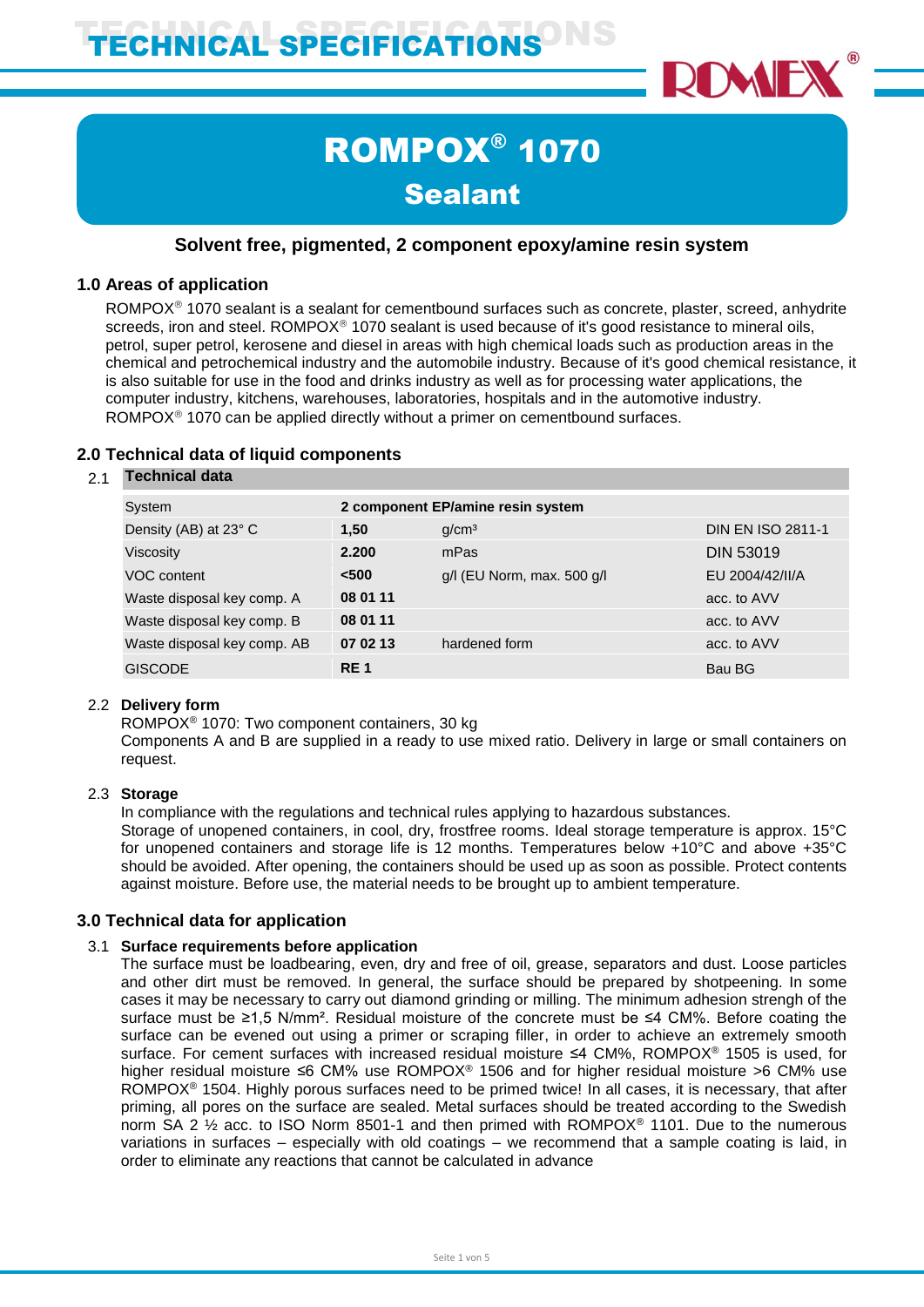

#### 3.2 **Technical data for application**

| Mixing ratio A:B           |                | 100:16.5  | Weight parts |                                   |
|----------------------------|----------------|-----------|--------------|-----------------------------------|
| Application time at        | $10^{\circ}$ C | 60        | ninutes      | ROME $X^{\circledcirc}$ - Norm 04 |
|                            | $20^{\circ}$ C | 30        | minutes      | $ROMEX^{\circledR}$ - Norm 04     |
|                            | $30^\circ$ C   | 15        | minutes      | $ROMEX^{\circledR}$ - Norm 04     |
| Pot time                   | $23^\circ$ C   | 35        | minutes      | $ROMEX^{\circledR}$ - Norm 04     |
| Min. hardening temperature |                | $+10$     | °C           | Floor and air temperature         |
| Application temperature    |                | $15 - 30$ | °C           | Floor and air temperature         |
| Dewpoint distance          |                | $\geq$ 3  | °C           | Floor and air temperature         |
| Air humidity               |                | $\leq$ 75 | $\%$         | Relative air humidity             |

**Please note**: *The times mentioned in item 3.2 are approximations and will vary with differing ambient conditions*

#### 3.3 **Application instructions**

Component B (hardener) is poured completely into component A (resin) and stirred well using a slow rotating mixer (approx. 300 rpm diameter of whisk approx. 1/3 of the diameter of the container). In case of using part measurements (mix A component first, homogenously), these need to be weighed exactly using an electronic scale according to the stated mixing ratio. Mix only the quantity that can be used within the pot time. Do not use straight from the delivery container! Avoid mixing air into mixture. After mixing, pour into a clean container and stir again. ROMPOX® 1070 can be applied using a roller, squeegee or smoothing trowel. .

*Please note: In case of surface and material temperatures below +15°C, or when going below the dewpoint distance, levelling and surface faults can occur as well as adhesion problems within the coating system!*

#### 3.4 **Application example**

as **Sealant** in chemically affected areas on cementbound surface with nonslip properties

| <b>Work process</b>         | <b>Product</b>                                                                                                             | <b>Consumption</b>                                                 | <b>Application</b>                                                                   |
|-----------------------------|----------------------------------------------------------------------------------------------------------------------------|--------------------------------------------------------------------|--------------------------------------------------------------------------------------|
| Surface preparation         |                                                                                                                            | -                                                                  | see point 3.1                                                                        |
| <b>Primer</b>               | ROMPOX <sup>®</sup> 1505<br>Primer                                                                                         | $0,3 \text{ kg/m}^2$<br>min.                                       | Flooding with rubber<br>squeegee and then rollers                                    |
| <b>Sprinkling</b>           | Firedried quartz sand<br>$\varnothing$ 0.3 - 0.8 mm<br>with                                                                | approx. 2,0 kg/m <sup>2</sup>                                      | Sprinkle liberally, (after<br>hardening, brush off and<br>vacuum)                    |
| scraping filler if required | per 1 mm layer thickness<br>ROMPOX <sup>®</sup> 1505<br>1 wp<br>firedried<br>1 wp<br>quartz sand $\varnothing$ 0,06-0,3 mm | $0,8$ kg/m <sup>2</sup><br>min.<br>$0,8$ kg/m <sup>2</sup><br>min. | With one lip hard rubber slider<br>or smoothing trowel and then<br>level off sharply |
| sprinkling if required*     | Firedried quartz sand<br>$Ø$ 0,3 - 0,8 mm<br>with                                                                          | approx. $3,0$ kg/m <sup>2</sup>                                    | Sprinkle liberally, (after<br>hardening, brush off and<br>vacuum)                    |
| <b>Sealant</b><br>single    | ROMPOX <sup>®</sup> 1070<br>Sealant<br>Multi layer application                                                             | Floor area<br>approx. 0,8-0,9<br>kg/m <sup>2</sup>                 | With one lip hard rubber slider<br>and then level off sharply,<br>then rollers       |
|                             | possible                                                                                                                   | Wall area<br>approx. 0,2-0,3<br>kg/m <sup>2</sup>                  |                                                                                      |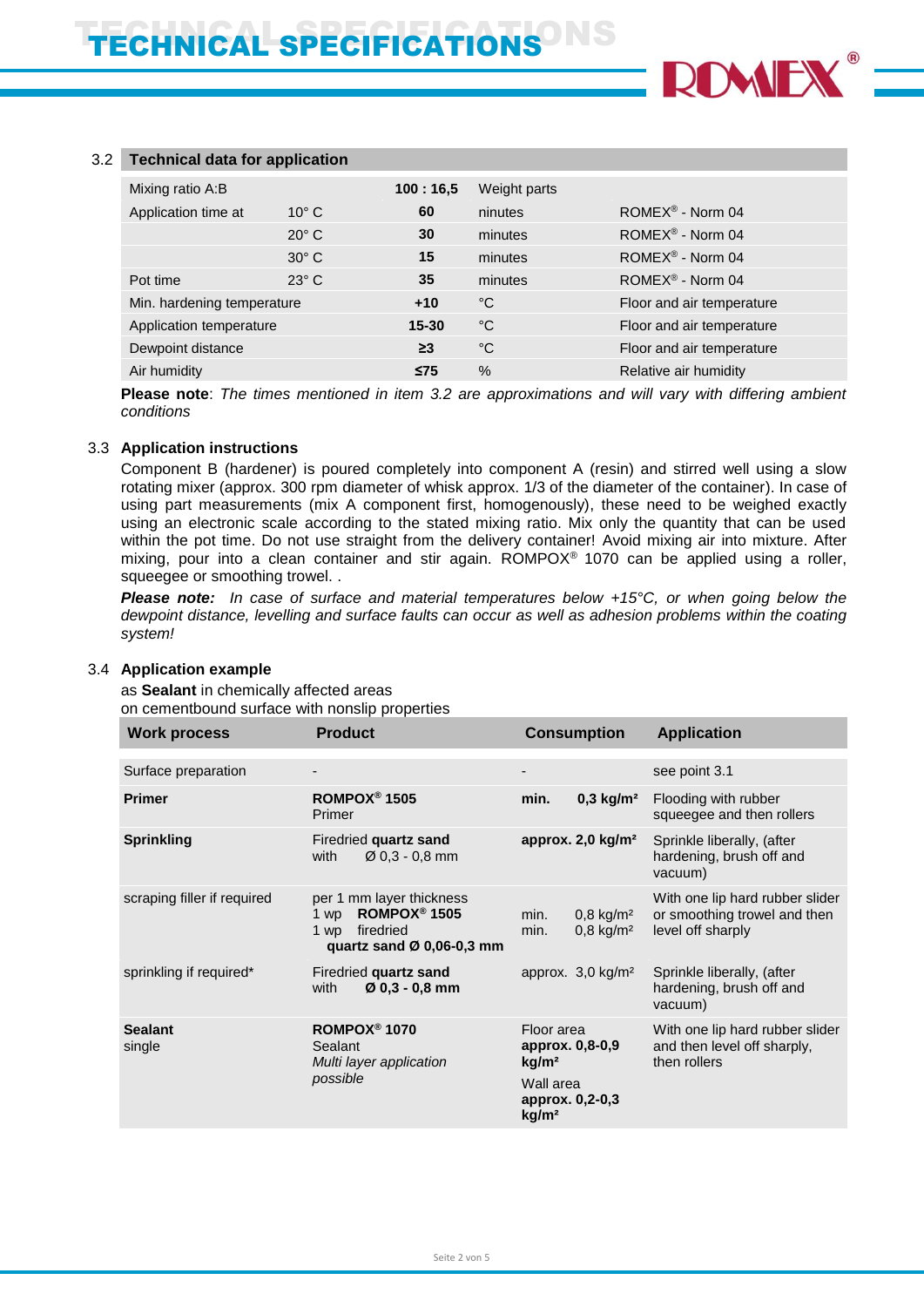

# 3.5 **Application example**

## as **Sealant**

on iron and steel surfaces

| <b>Work process</b>      | <b>Product</b>                      | <b>Consumption</b>                                 | <b>Application</b>                                |
|--------------------------|-------------------------------------|----------------------------------------------------|---------------------------------------------------|
|                          |                                     |                                                    |                                                   |
| Surface preparation      | $\overline{\phantom{0}}$            | $\overline{\phantom{0}}$                           | see point 3.1                                     |
| <b>Primer</b>            | ROMPOX <sup>®</sup> 1101<br>Primer  | $0,2$ kg/m <sup>2</sup><br>min.                    | Flooding with rubber<br>squeegee and then rollers |
| <b>Sealant</b><br>Single | ROMPOX <sup>®</sup> 1070<br>Sealant | Floor area<br>approx. 0,3-0,4<br>kq/m <sup>2</sup> | With one lip hard rubber slider<br>then rollers   |
|                          | Multi layer application<br>possible | Wall area<br>approx. 0,2-0,3<br>kg/m <sup>2</sup>  |                                                   |

#### 3.6 **Application example**

as **concrete sealant** on cementbound surface

| <b>Work process</b>      | <b>Product</b>                      | <b>Consumption</b>                                         | <b>Application</b>                              |
|--------------------------|-------------------------------------|------------------------------------------------------------|-------------------------------------------------|
| Surface preparation      | $\overline{\phantom{a}}$            | $\blacksquare$                                             | see point 3.1                                   |
| <b>Sealant</b><br>double | ROMPOX <sup>®</sup> 1070<br>Sealant | Floor area<br>approx. 2x 0,3-0,4<br>kq/m <sup>2</sup>      | With one lip hard rubber slider<br>then rollers |
|                          | Multi layer application<br>possible | Wall area<br>$0, 2 - 0, 3$<br>approx.<br>kg/m <sup>2</sup> |                                                 |

## 3.7 **Application example**

#### as **top sealant for food industry coating** on cementbound surface

| <b>Work process</b>         | <b>Product</b>                                                                                                        | <b>Consumption</b>                                                 | <b>Application</b>                                                                   |
|-----------------------------|-----------------------------------------------------------------------------------------------------------------------|--------------------------------------------------------------------|--------------------------------------------------------------------------------------|
| Surface preparation         |                                                                                                                       |                                                                    | see point 3.1                                                                        |
| <b>Primer</b>               | ROMPOX <sup>®</sup> 1505<br>Primer                                                                                    | $0,3$ kg/m <sup>2</sup><br>min.                                    | Flooding with rubber<br>squeegee and then rollers                                    |
| sprinkling if required*     | Firedried quartz sand<br>$Ø$ 0,3 - 0,8 mm<br>with                                                                     | approx. $1,0$ kg/m <sup>2</sup>                                    | Sprinkle evenly                                                                      |
| scraping filler if required | per 1 mm layer thickness<br>ROMPOX <sup>®</sup> 1505<br>1 wp<br>firedried<br>1 wp<br>quartz sand $Ø$ 0,06-0,3 mm      | $0,8$ kg/m <sup>2</sup><br>min.<br>$0,8$ kg/m <sup>2</sup><br>min. | With one lip hard rubber slider<br>or smoothing trowel and then<br>level off sharply |
| <b>Sprinkling</b>           | Firedried quartz sand<br>$Ø$ 0.3 - 0.8 mm<br>with                                                                     | approx. $1.0 \text{ kg/m}^2$                                       | Sprinkle evenly                                                                      |
| <b>Levelling coating</b>    | ROMPOX <sup>®</sup> 1507<br>1 wp<br>food industry coating<br>0.5 wp firedried<br>quartz sand $\varnothing$ 0.1-0.3 mm | 1,5 $kg/m2$<br>min.<br>$0.75 \text{ kg/m}^2$<br>min.               | Apply with smoothing trowel or<br>notched trowel and aereate<br>using pinfeed platen |
| <b>Topcoat sealant</b>      | ROMPOX <sup>®</sup> 1070<br>Sealant                                                                                   | min.<br>$0,7$ kg/m <sup>2</sup>                                    | Apply with rubber slider or<br>smoothing trowel, then rollers                        |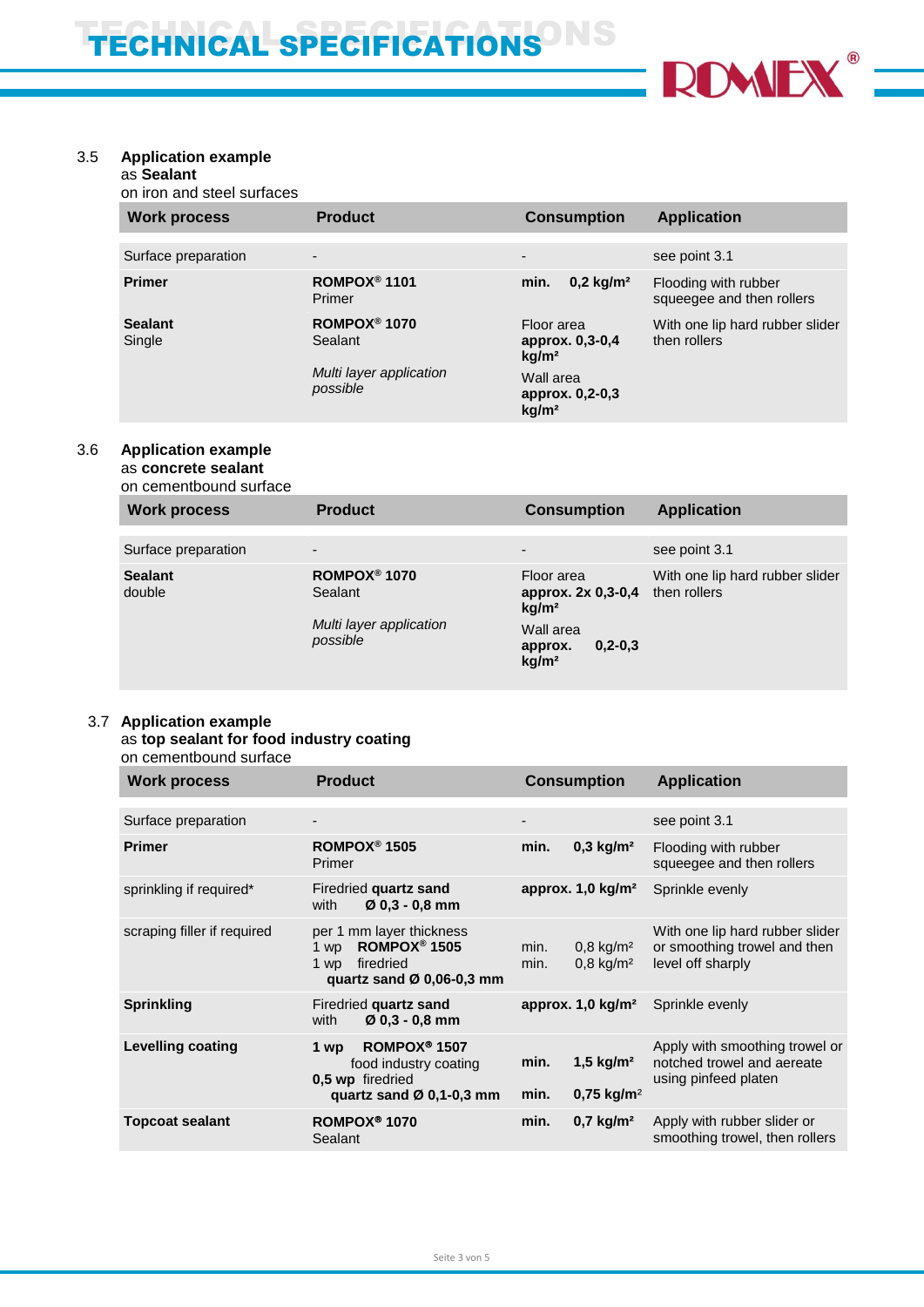**\* Note**: *When working indoors, sprinkling can be left out, if it is ensured, that subsequent work will take place within 48 hours at the latest. Please take note of ROMEX technical specifications for coatings and sealants.* 

*Depending on ambient temperature, consumption may vary. At temperatures below 15 °C, there will be higher material consumption.*

#### 3.8 **Cleaning**

Each time work is interrupted, clean all tools and equipment with a general solvent (i.e. ethanol, white spirits.

# **4.0 Technical data of hardened product**

| Re-application at     | 23 °C | $12 - 48$                                                                                                                                                                             | $min. / max.$ hrs. | ROMEX <sup>®</sup> - NORM 07 |
|-----------------------|-------|---------------------------------------------------------------------------------------------------------------------------------------------------------------------------------------|--------------------|------------------------------|
|                       |       | $12 \,$                                                                                                                                                                               | hrs.               | ROMEX® - NORM 07             |
|                       |       | >7                                                                                                                                                                                    | days               | ROMEX <sup>®</sup> - NORM 07 |
| Compressive strength: |       | 60                                                                                                                                                                                    | N/mm <sup>2</sup>  | <b>DIN EN 1015-11</b>        |
|                       |       | 25                                                                                                                                                                                    | N/mm <sup>2</sup>  | <b>DIN EN 1015-11</b>        |
|                       |       | ±80                                                                                                                                                                                   | Shore-D            | <b>DIN 53505</b>             |
| 1000g/CS10            |       | <40                                                                                                                                                                                   | mg                 | <b>DIN EN ISO 438-2</b>      |
|                       |       | <b>Technical data of hardened product</b><br>Can be walked on at 23 °C<br>Fully hardened at 23 °C<br>Bending tensile strength:<br>Shore-D-Hardness 23 °C<br>Abrasion (Taber Abrasion) |                    |                              |

#### 4.2 **Properties of coating**

- viscous hard floor coating, resistant to forklifts
- very high abrasion resistance
- can be made nonslip
- good chemical resistance (see resistance list ROMPOX® 1070)
- lightly structured surface

*Note: If possible, always use material from the same production batch, especially on visible surfaces, as material from different production batches, may have slightly differing colour nuances. Hardened, liquid plastics are subjected to environmental factors i.e. UV rays and can thus change visually after hardening (i.e. yellowing, loss of gloss, white discolouration). The functioning of the industrial floor is not affected by this and does not constitute a fault. The colours of the products depend on raw materials and production methods and may have slight deviations compared to the RAL colours. It cannot be guaranteed that there will be exact matching of RAL colours.*

## **5.0 Safety instructions**

The products contain reactive materials and are partly hazardous to health in a non-hardened state. The hardener components can cause burns due to high alkali content. It can also cause irritation or skin sensitization. Avoid skin contact. If the product does get onto the skin, wash well with soap and water. If the product gets into the eyes, rinse well with water (keep an eye wash bottle on site) and seek medical treatment immediately. The guidelines in the regulations of handling hazardous materials apply as well as information sheets provided by the professional association of the chemical industry (i.e. BG-Bau, BGR 227 "Handling of epoxy resins"). Exact details on the handling of this product can be found in the safety data sheet for ROMPOX® 1070, comp. A and B.